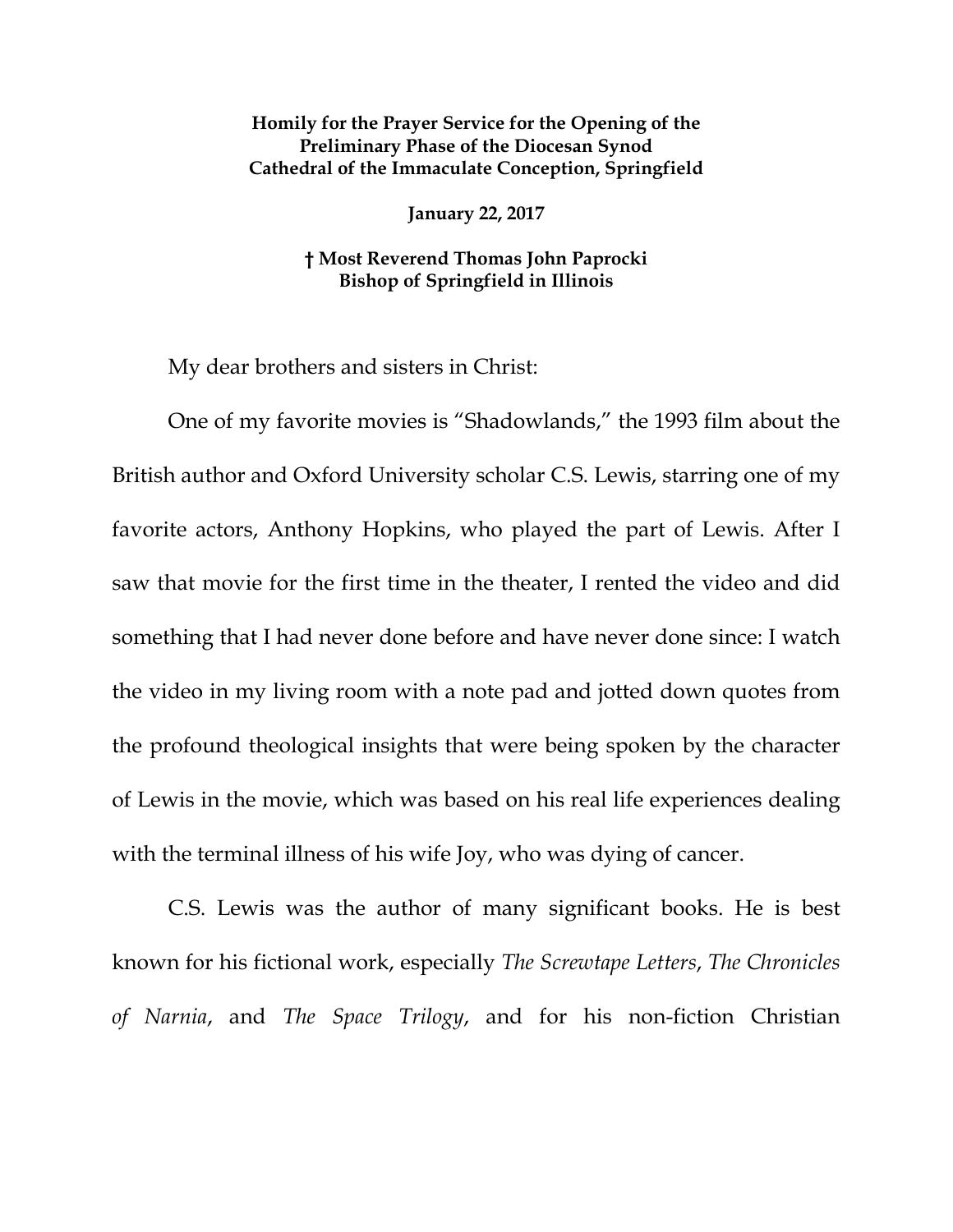apologetics, such as *Mere Christianity*, *Miracles*, and *The Problem of Pain*. After the death of his wife, he wrote *A Grief Observed*.

Lewis was not always a Christian. Although he was baptized as an infant, as a young adult he lived as an atheist for several years before embracing the practice of Christianity at the age of 32 largely through the influence of his fellow novelist and Oxford University colleague, J.R.R. Tolkien, author of *Lord of the Rings*.

During the Second World War, Lewis gave a series of radio talks on BBC, which he eventually developed into a theological book called *Mere Christianity*, in which he intended to describe the common ground of faith shared by the various Christian Churches and denominations, aiming to explain the fundamental teachings of Christianity.

There are several passages of that book that are good for us to consider as we gather today for this Prayer Service for the Opening of the Preliminary Phase of the Diocesan Synod. In the first passage that I would like to quote, Lewis asks if it is not true that the popular idea of Christianity is simply this:

that Jesus Christ was a great moral teacher and if only we took His advice we might be able to establish a better social order and avoid another war? Now, mind you, that is quite true. But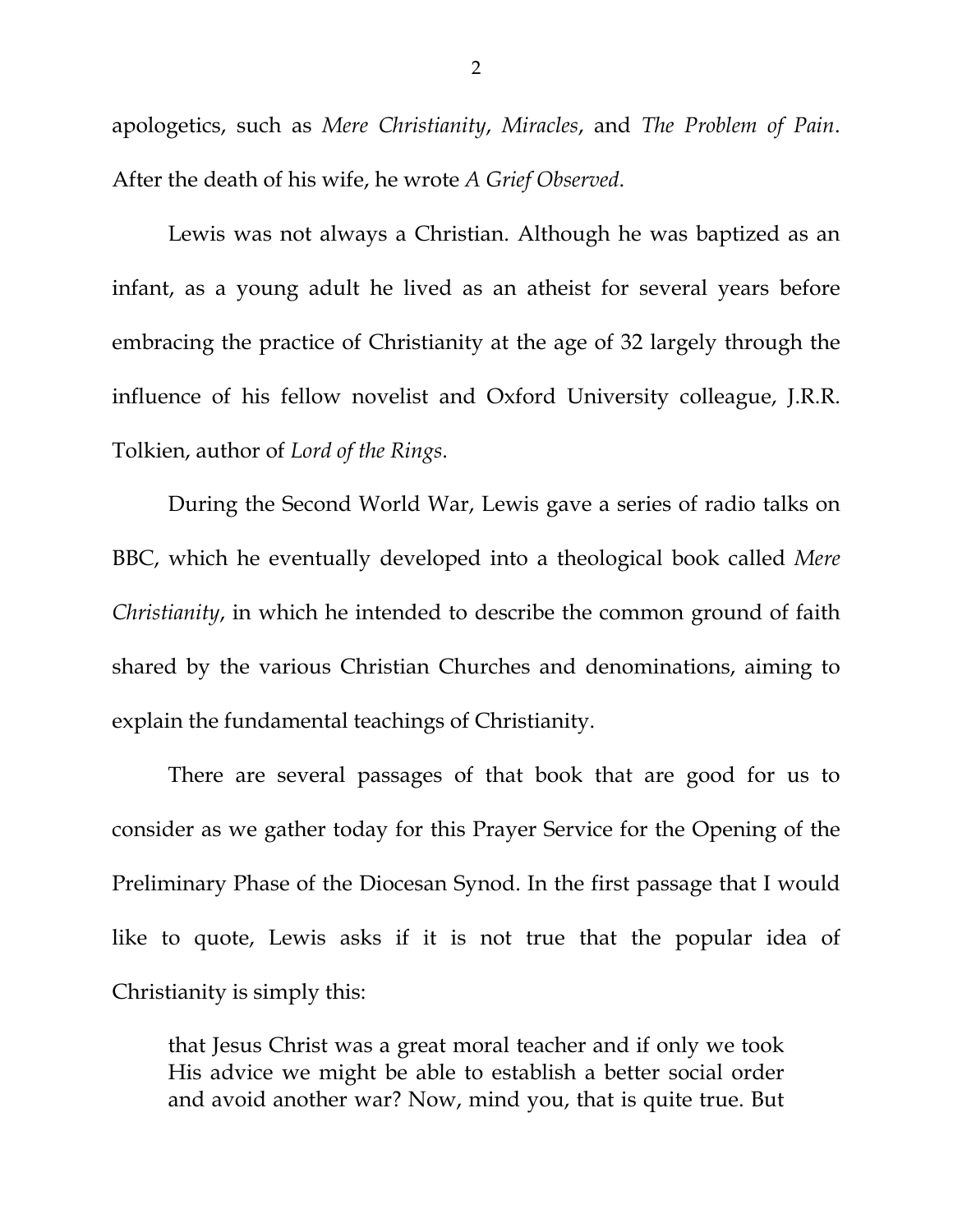it tells you much less about the whole truth of Christianity and it has no practical importance at all. . . . If Christianity means only one more bit of good advice, then Christianity is of no importance. There has been no lack of good advice for the past four thousand years. A bit more makes no difference. But as soon as you look at any real Christian writings, you find that they are talking about something quite different from the popular religion. . . . Christianity seems to be telling us about another world, about something behind the world that we can touch and see. . . . Now the whole point of Christianity which gives us the greatest shock is the statement that by attaching ourselves to Christ, we can become 'sons of God.'"[1](#page-2-0)

Lewis is emphasizing that the goal of Christianity is not just to make us nice people who are very nice to each other. Rather, we are called to become something or someone entirely new, entirely different. Lewis explains it this way:

<span id="page-2-1"></span><span id="page-2-0"></span>"Niceness"—wholesome, integrated personality—is an excellent thing. We must try by every medical, educational, economic, and political means in our power to produce a world where as many people as possible grow up "nice"; just as we must try to produce a world where we all have plenty to eat. But we must not suppose that even if we succeeded in making everyone nice that we should have saved their souls. A world of nice people, content in their own niceness, looking no further, turned away from God, would be just as desperately in need of salvation as a miserable world—and might even be more difficult to save.

<span id="page-2-4"></span><span id="page-2-3"></span><span id="page-2-2"></span>For mere improvement is not redemption, though redemption always improves people here and now and will, in the end, improve them to a degree that we cannot yet imagine. God became man to turn creatures into sons: not simply to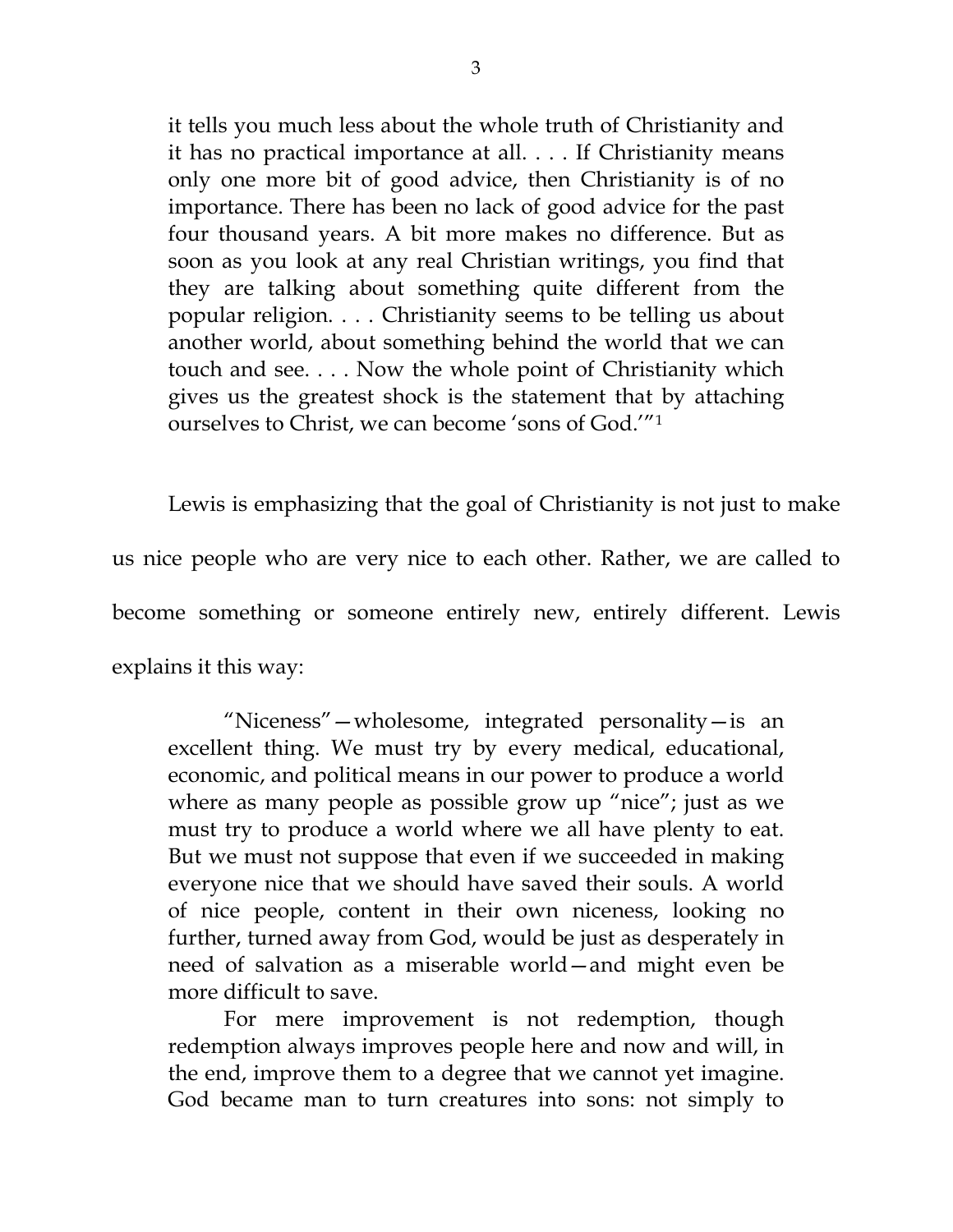produce better men of the old kind but to produce a new kind of man.[2](#page-2-1)

The Diocesan Synod that we will be celebrating this year will not only be historic; it will also be life-changing. It will be historic because this will be our Diocese's first Synod in over half a century, and only the fourth in the 164-year history of our Diocese. It will be life-changing because our Diocese will be asked to become something new and we as individuals will be asked to become someone new, not ruptured from the past, but growing organically from what we were to what we are called to be, as a caterpillar becomes a butterfly and the contents of an egg become a full-grown bird flying aloft.

This is what it means to be a disciple of Jesus Christ, which is the main theme of what our Diocesan Synod will be looking at and discussing during this year in the months ahead. When Jesus invited a rich young man to be His disciple, Jesus said to him, "If you wish to be perfect, go, sell what you have and give to [the] poor, and you will have treasure in heaven. Then come, follow me." (Matt. 19:21). That might initially sound attractive, but when we start to think about what we currently have and do not yet know what Christ's promise holds in store for us, it is not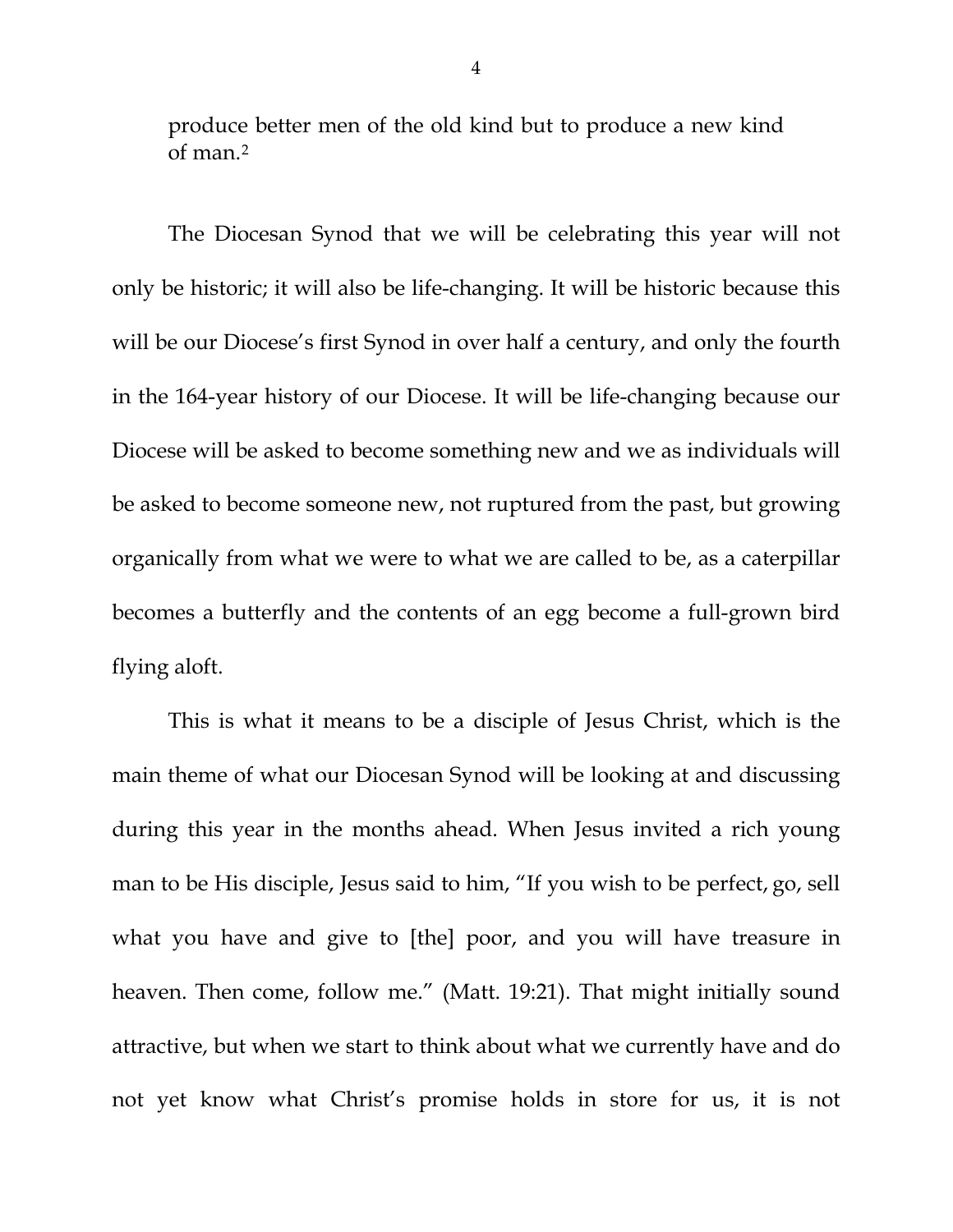surprising that a common and natural reaction is resistance. In fact, the very next verse from Saint Matthew's Gospel says, "When the young man heard this statement, he went away sad, for he had many possessions" (Matt. 19:22). Lewis explains:

The natural life in us is something self-centered, something that wants to be petted and admired, to take advantage of other lives, to exploit the whole universe. And especially it wants to be left to itself: to be kept well away from anything better or stronger or higher than it, anything that might make it feel small. It is afraid of the light and air of the spiritual world, just as people who have been brought up dirty are afraid of a bath. And in a sense it is quite right. It knows that if the spiritual life ever gets hold of it, all of its selfcenteredness and self-will are going to be killed and it is ready to fight tooth and nail to avoid that.[3](#page-2-2)

So the process of becoming a true disciple of Jesus Christ is a surrender of oneself to the higher power of God. Why should anyone do so? Because as Saint Paul wrote in his letter to the Romans, "If you confess with your mouth that Jesus is Lord and believe in your heart that God raised him from the dead, you will be saved" (Romans 10:9), and the essence of being saved is a life far better than we could ever imagine, and that new life will last forever. This is what Jesus meant when He said, "Amen, amen, I say to you, unless a grain of wheat falls to the ground and dies, it remains just a grain of wheat; but if it dies, it produces much fruit.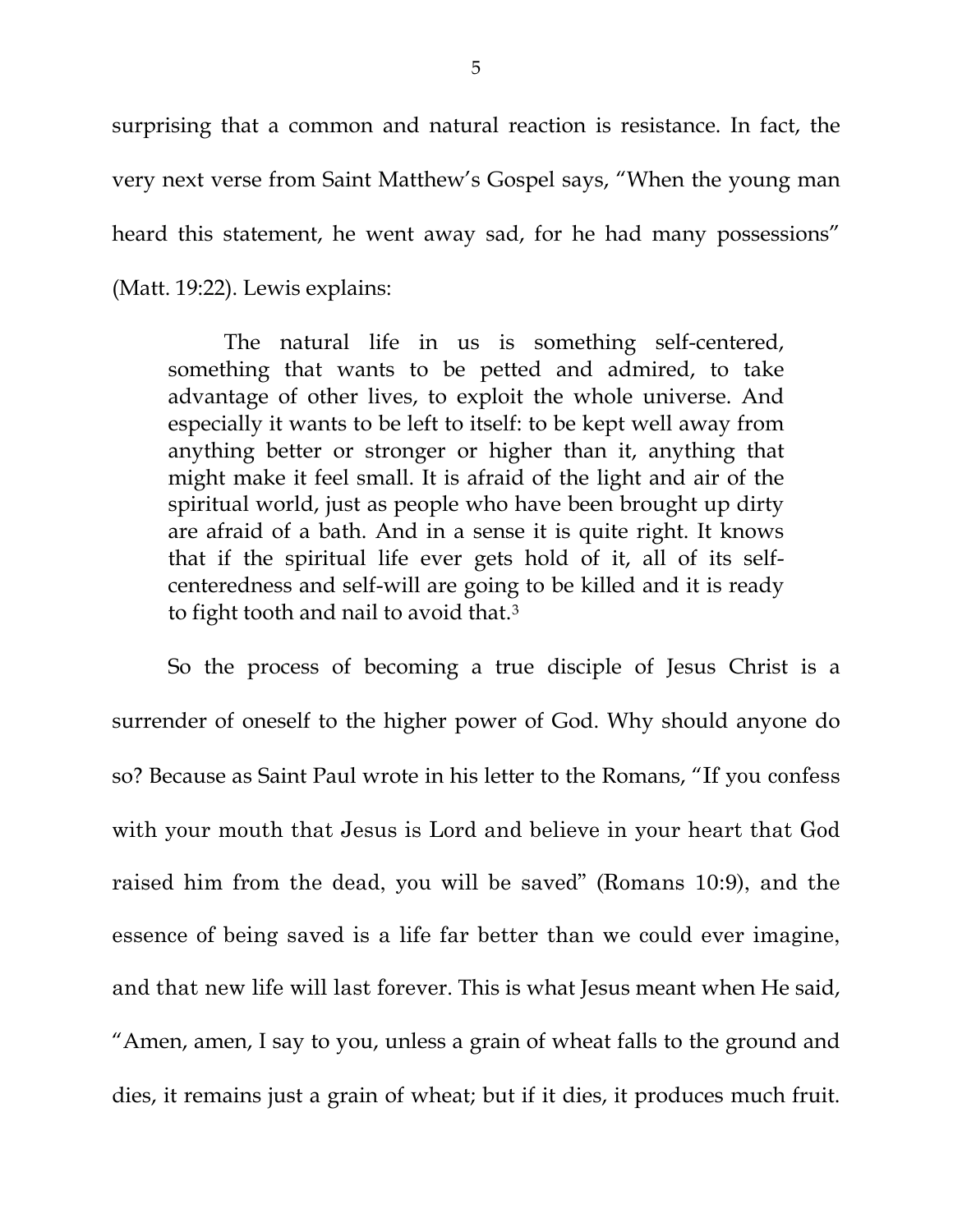Whoever loves his life loses it, and whoever hates his life in this world will

preserve it for eternal life" (John 12:24-25). Lewis sums it up this way:

Give up your yourself, and you will find your real self. Lose your life, and you will save it. Submit to death, death of your ambitions and favorite wishes every day and death of your whole body in the end: submit with every fiber of your being, and you will find eternal life. Keep nothing back. Nothing that you have not given away will ever really be yours. Nothing in you that has not died will ever be raised from the dead. Look for yourself, and you will find in the long run only hatred, loneliness, despair, rage, ruin, and decay. But look for Christ and you will find Him, and with Him everything thrown in.[4](#page-2-3)

When we finally understand this true meaning of discipleship, we can see the connection between discipleship and what we call stewardship, that is, the discovery that we are mere stewards or custodians of God's creation. As Lewis says:

Every faculty you have, your power of thinking or moving your limbs from moment to moment, is given you by God. If you devoted every moment of your whole life exclusively to His service you could not give Him anything that was not in a sense His own already.[5](#page-2-4)

The height and breadth of God's creation is described in the first reading we heard from the prophet Ezekiel, from the trees of the field to the topmost branch of the majestic cedar on the loftiest mountain (cf.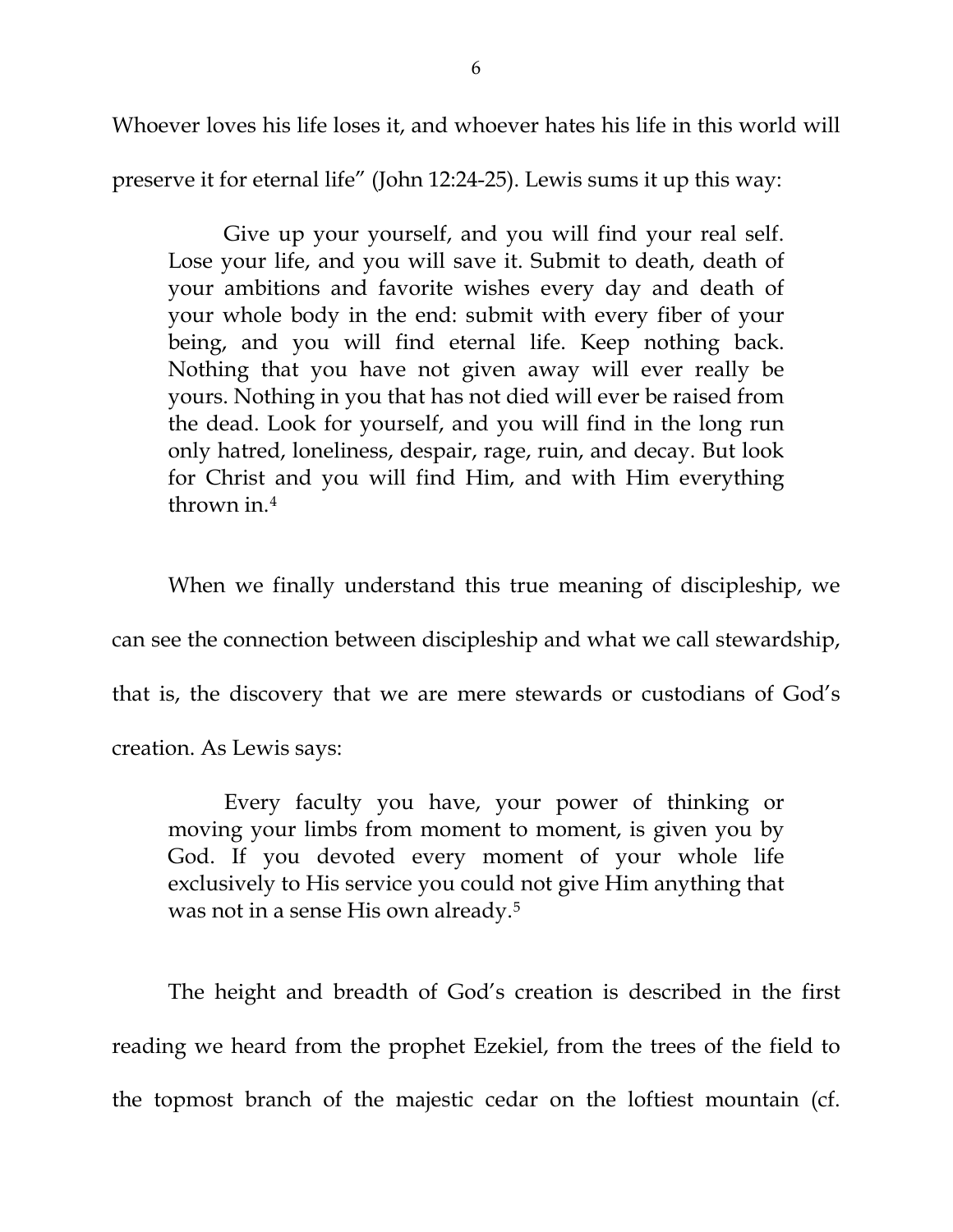Ezekiel 17:22-24). God has entrusted this creation and all that we have to our care as "good and faithful servants," like those described in our reading from the Gospel of Saint Matthew who were entrusted with talents to be returned with interest to their Master (cf. Matt. 25:14-30).

So from now until the solemn conclusion of our Diocesan Synod on the Solemnity of Christ the King next November 26, we will consider how we can make a communal commitment as a diocesan community of clergy and laity regarding discipleship and stewardship as a way of life. Closely related to this will be for us to look at how we can foster community-wide support of Catholic education so that more students will be able to attend Catholic schools. This involves understanding Catholic education as being the responsibility for everyone in each parish as a means to hand on the faith to the next generation of Catholics, not just the financial burden of parents to pay for their children's education.

After the disciples had spent some time with each other and presumably gotten to know each other better, Jesus asked them a key question: "Who do you say that I am?" (Matt. 16:15). This is the question that Jesus asks of every one of His disciples, including us. Saint Peter answered on behalf of all of the disciples, not just those who were with him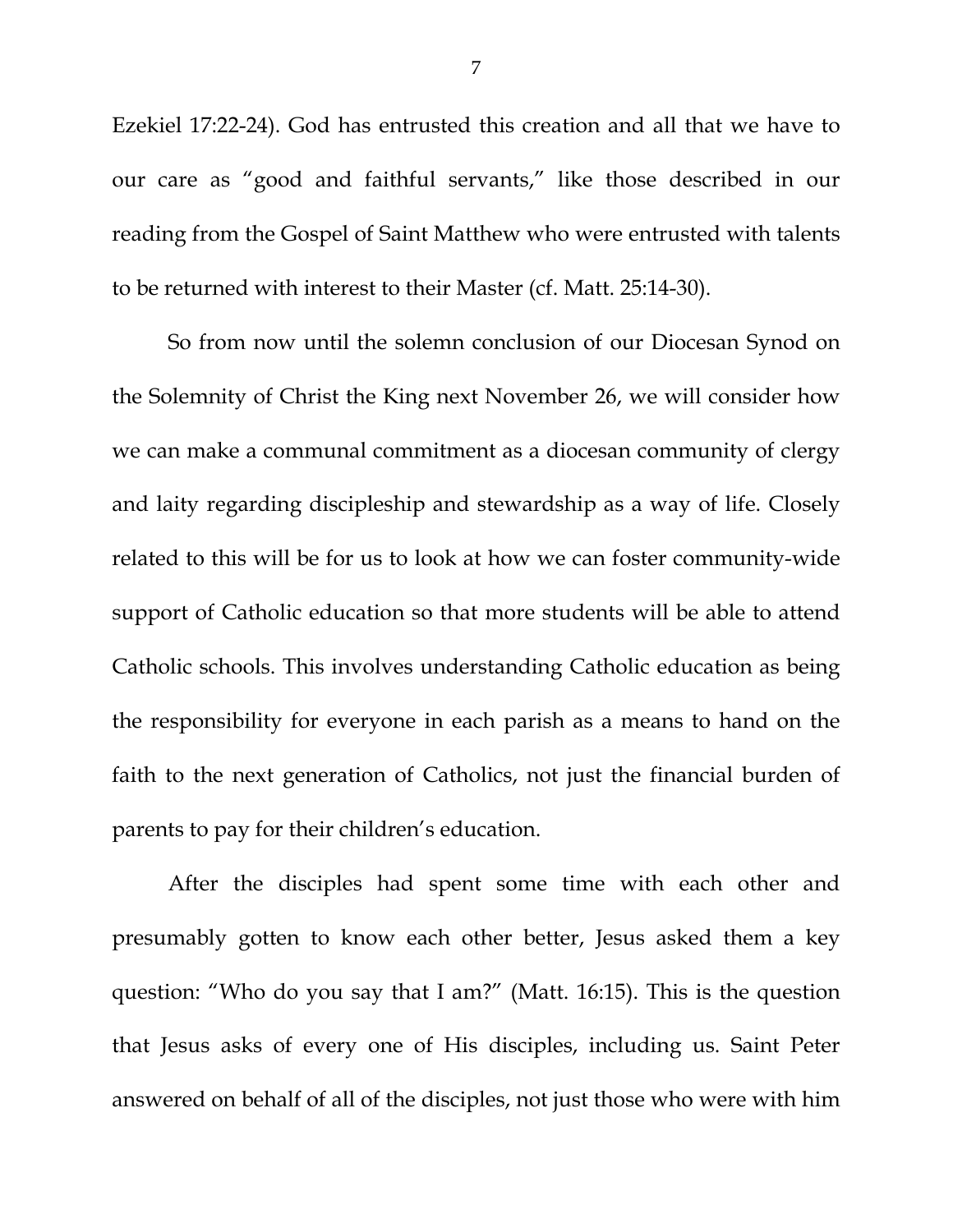at the time, but also for all of us as well: "You are the Messiah, the Son of the living God" (Matt. 16:16). But that answer was not immediately obvious to people then, nor is it immediately obvious to people today. In Jesus' time, some thought that He was "John the Baptist, others Elijah, still others Jeremiah or one of the prophets" (Matt. 16:14). In our time, we would get similarly erroneous answers from people who think, as I said earlier, that Jesus was simply a great moral teacher who gave sage advice. Being a true disciple of Jesus Christ does not happen until a person believes, as Saint Peter did, that Jesus is the Messiah, the Son of the living God. However, coming to that realization and belief takes time, so we should not expect people who are unfamiliar with Jesus to come to that conclusion very quickly.

In our efforts to call people to discipleship, we should follow the example of Jesus and the apostles. In the first chapter of Saint John's Gospel, two disciples followed Jesus and asked Him, "Where are you staying?" He said to them, "Come, and you will see" (John 1:39). Still in the first chapter of Saint John's Gospel, just a few verses later, Jesus says to Philip, "Follow me." Philip then finds Nathanael and tells him, "We have found the one about whom Moses wrote in the law, and also the prophets,